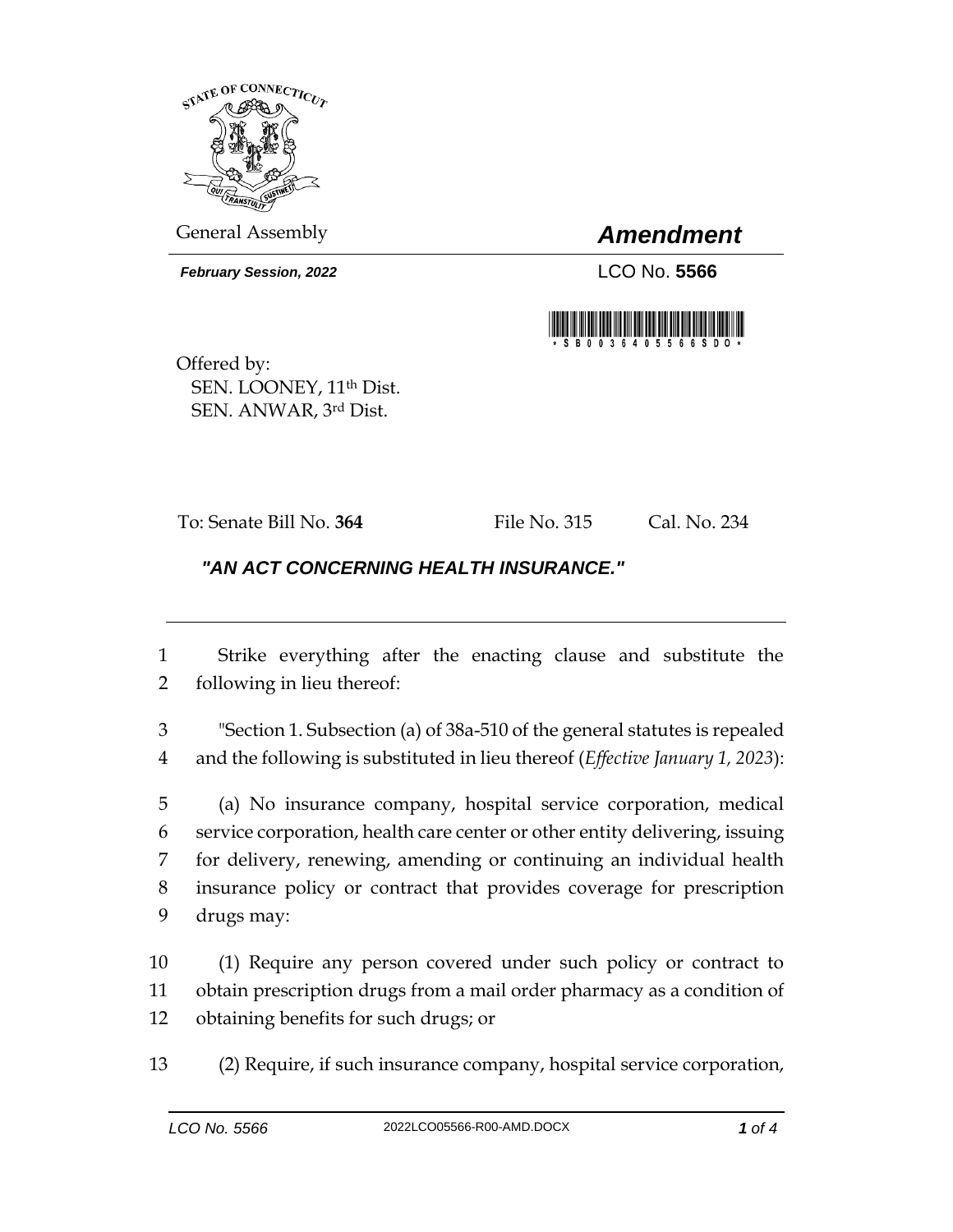medical service corporation, health care center or other entity uses step therapy for such drugs, the use of step therapy for: (A) **[**any**]** Any prescribed drug for longer than sixty days; **[**,**]** or (B) **[**a**]** A prescribed drug for **[**cancer**]** treatment of a behavioral health 18 condition or a chronic, disabling or life-threatening condition or disease for an insured who has been diagnosed with **[**stage IV metastatic cancer**]** such a condition or disease, provided such prescribed drug is in compliance with approved federal Food and Drug Administration indications.

 (3) At the expiration of the time period specified in subparagraph (A) of subdivision (2) of this subsection, **[**or for a prescribed drug described in subparagraph (B) of subdivision (2) of this subsection,**]** an insured's 26 treating health care provider may deem such step therapy drug regimen clinically ineffective for the insured, at which time the insurance company, hospital service corporation, medical service corporation, health care center or other entity shall authorize dispensation of and coverage for the drug prescribed by the insured's treating health care provider, provided such drug is a covered drug under such policy or contract. If such provider does not deem such step therapy drug regimen clinically ineffective or has not requested an override pursuant to subdivision (1) of subsection (b) of this section, such drug regimen may be continued. For purposes of this section, "step therapy" means a protocol or program that establishes the specific sequence in which prescription drugs for a specified medical condition are to be prescribed.

 Sec. 2. Subsection (a) of section 38a-544 of the general statutes is repealed and the following is substituted in lieu thereof (*Effective January 1, 2023*):

 (a) No insurance company, hospital service corporation, medical service corporation, health care center or other entity delivering, issuing for delivery, renewing, amending or continuing a group health insurance policy or contract that provides coverage for prescription drugs may: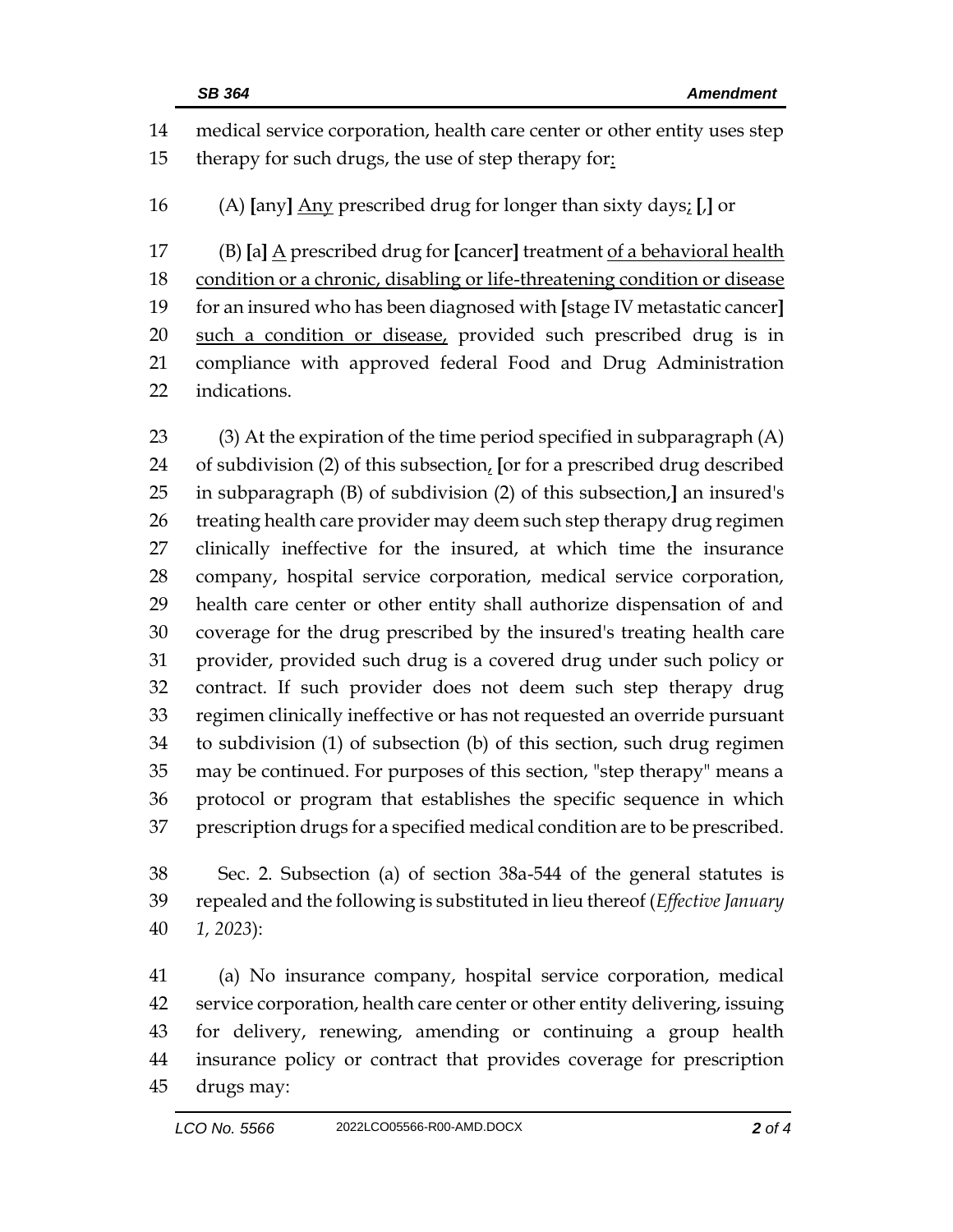| 46 | (1) Require any person covered under such policy or contract to            |  |  |
|----|----------------------------------------------------------------------------|--|--|
| 47 | obtain prescription drugs from a mail order pharmacy as a condition of     |  |  |
| 48 | obtaining benefits for such drugs; or                                      |  |  |
| 49 | (2) Require, if such insurance company, hospital service corporation,      |  |  |
| 50 | medical service corporation, health care center or other entity uses step  |  |  |
| 51 | therapy for such drugs, the use of step therapy for:                       |  |  |
| 52 | (A) [any] Any prescribed drug for longer than sixty days; [J] or           |  |  |
| 53 | (B) [a] A prescribed drug for [cancer] treatment of a behavioral health    |  |  |
| 54 | condition or a chronic, disabling or life-threatening condition or disease |  |  |
| 55 | for an insured who has been diagnosed with [stage IV metastatic cancer]    |  |  |
| 56 | such a condition or disease, provided such prescribed drug is in           |  |  |
| 57 | compliance with approved federal Food and Drug Administration              |  |  |
| 58 | indications.                                                               |  |  |
| 59 | $(3)$ At the expiration of the time period specified in subparagraph $(A)$ |  |  |
| 60 | of subdivision (2) of this subsection, [or for a prescribed drug described |  |  |
| 61 | in subparagraph (B) of subdivision (2) of this subsection,] an insured's   |  |  |
| 62 | treating health care provider may deem such step therapy drug regimen      |  |  |
| 63 | clinically ineffective for the insured, at which time the insurance        |  |  |
| 64 | company, hospital service corporation, medical service corporation,        |  |  |
| 65 | health care center or other entity shall authorize dispensation of and     |  |  |
| 66 | coverage for the drug prescribed by the insured's treating health care     |  |  |
| 67 | provider, provided such drug is a covered drug under such policy or        |  |  |
| 68 | contract. If such provider does not deem such step therapy drug            |  |  |
| 69 | regimen clinically ineffective or has not requested an override pursuant   |  |  |
| 70 | to subdivision (1) of subsection (b) of this section, such drug regimen    |  |  |

 may be continued. For purposes of this section, "step therapy" means a protocol or program that establishes the specific sequence in which prescription drugs for a specified medical condition are to be

prescribed."

This act shall take effect as follows and shall amend the following sections: